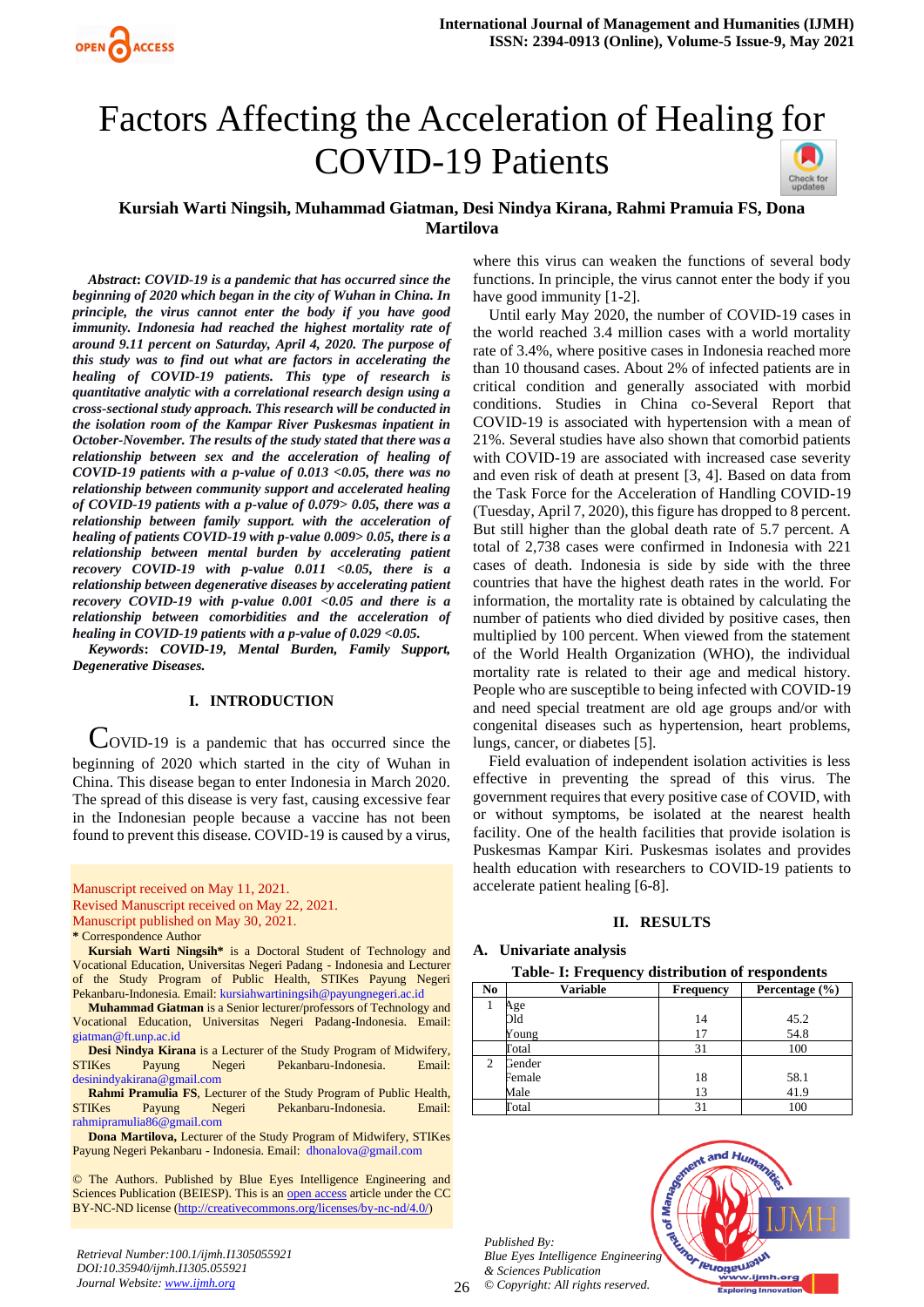| 3              | Community Support      |    |      |
|----------------|------------------------|----|------|
|                | Negative               | 18 | 58.1 |
|                | Positive               | 13 | 41.9 |
|                | Total                  | 31 | 100  |
| $\overline{4}$ | <b>Family Support</b>  |    |      |
|                | Negative               | 14 | 45.2 |
|                | Positive               | 17 | 54.8 |
|                | Γotal                  | 31 | 100  |
| 5              | Mental Burden          |    |      |
|                | Stress                 | 16 | 51.6 |
|                | No Stress              | 15 | 48.4 |
|                | Γotal                  | 31 | 100  |
| 6              | Degenerative Diseases  |    |      |
|                | Yes                    | 10 | 32.2 |
|                | No                     | 21 | 67.7 |
|                | <b>Total</b>           | 31 | 100  |
| 7              | Complementary Diseases |    |      |
|                | Available              | 15 | 48.4 |
|                | None                   | 16 | 51.6 |
|                | Гоtal                  | 31 | 100  |

Based on the results of Table-I, it was found that respondents with old age were 45.2% of respondents with the female gender, 58.1%, respondents who supported negativity from the community were 58.1% of respondents who supported negativity from the family were 58.1%. as much as 45.2% of respondents experienced stress as much as 51, 6% of respondents with the degenerative disease as much as 32.2% of respondents with the disease, and as many as 48.2%.

## **B. Bivariate analysis**

|                              | <b>Healing</b>    |               |                                      |               |                         |         |                         |
|------------------------------|-------------------|---------------|--------------------------------------|---------------|-------------------------|---------|-------------------------|
| <b>Variable</b>              | <b>Sleep with</b> |               | Problems sleep is not<br>problematic |               | <b>Total</b>            | P-Value | OR (95% CI)             |
|                              | N                 | $\frac{0}{0}$ | ${\bf N}$                            | $\frac{0}{0}$ | n(%)                    |         |                         |
| Gender                       |                   |               |                                      |               |                         |         |                         |
| Female                       | 14                | 77.8          | 4                                    | 22.2          | 18 (100)                | 0.013   | 7,875 (1,560-39,763)    |
| Male                         | $\overline{4}$    | 30.8          | 9                                    | 69.2          | 13 (100)                |         |                         |
| <b>Total</b>                 | 18                | 58.1          | 13                                   | 41.9          | 31 (100)                |         |                         |
| <b>Community Support</b>     |                   |               |                                      |               |                         |         |                         |
| Negative                     | 13                | 72.2          | 5                                    | 27.8          | 18(100)                 | 0.079   | 4.160 (0.909-19.032)    |
| Positive                     | 5                 | 38.5          | 8                                    | 61.5          | 13 (100)                |         |                         |
| <b>Total</b>                 | 18                | 58.1          | 13                                   | 41.9          | 31 (100)                |         |                         |
| <b>Family Support</b>        |                   |               |                                      |               |                         |         |                         |
| Negative                     | 12                | 85.7          | $\overline{c}$                       | 14.3          | 14 (100)                | 0.009   | 11,000 (1,823-66,367)   |
| Positive                     | 6                 | 35.3          | 11                                   | 64.7          | 17 (100)                |         |                         |
| <b>Total</b>                 | 18                | 58.1          | 13                                   | 41.9          | 31 (100)                |         |                         |
| <b>Mental Load</b>           |                   |               |                                      |               |                         |         |                         |
| <b>Stress</b>                | 13                | 81.2          | 3                                    | 18.8          | 16(100)                 | 0.011   | 8.667 (1.661 to 45.208) |
| Do not stress                | 5                 | 33.3          | 10                                   | 66.7          | 15 (100)                |         |                         |
| <b>Total</b>                 | 18                | 58.1          | 13                                   | 41.9          | 31 (100)                |         |                         |
| <b>Degenerative Diseases</b> |                   |               |                                      |               |                         |         |                         |
| There were                   |                   |               |                                      |               | 10 100 0 0 15 (100)     |         |                         |
| No No                        | 8                 | 38.1          | 13                                   | 61.9          | 16(100)                 |         |                         |
| <b>Total</b>                 | 18                | 58.1          | 13                                   | 41.9          | 31 (100)                |         |                         |
| morbidities                  |                   |               |                                      |               |                         |         |                         |
| there are                    |                   |               |                                      |               | 12 80.0 3 20.0 14 (100) |         |                         |
| N <sub>o</sub>               | 6                 | 37.5          | 10                                   | 62.5          | 17 (100)                |         |                         |
| <b>Total</b>                 | 18                | 58.1          | 13                                   | 41.9          | 31 (100)                |         |                         |

# **Table- II: Frequency distribution of respondents**

Based on the results of the study, it was found that there was a relationship between sex and the acceleration of healing of COVID-19 patients with a p-value of  $0.013 < 0.05$ , there was no relationship between community support and acceleration. healing of COVID-19 patients with a p-value of 0.079> 0.05, there is a relationship between family support and accelerated healing of COVID-19 patients with a p-value of 0.009> 0.05, there is a relationship between mental load and accelerated healing of patients with COVID-19 with a p-value of  $0.011 < 0.05$ , there is a relationship between degenerative diseases by accelerating patient recovery COVID-19 with p-value  $0.001 < 0.05$  and there is a relationship between comorbidities accelerated patient recovery COVID-19 with p-value 0.029 <0.05.

## **III. DISCUSSION**

Based on the research results, it can be seen that there is a relationship between gender and the acceleration of healing in COVID-19 patients with a p-value of  $0.013 < 0.05$ . Male respondents recovered faster than female patients by 7.8

*Retrieval Number:100.1/ijmh.I1305055921 DOI:10.35940/ijmh.I1305.055921 Journal Website[: www.ijmh.org](http://www.ijmh.org/)*

times. Gender is also suspected to be a factor related to the level of body resistance against viruses, including COVID-19. Most sufferers of the disease caused by the COVID-19virus (COVID-19) are men. This is based on research that shows men are more likely to experience more severe COVID-19 infections. There are receptors in our body that are also influenced by hormones and a person's gender. Because the genetics are different, the chromosomes are different, it affects the body's resistance and response to infection [9, 10].



 $27$ 

*Published By:*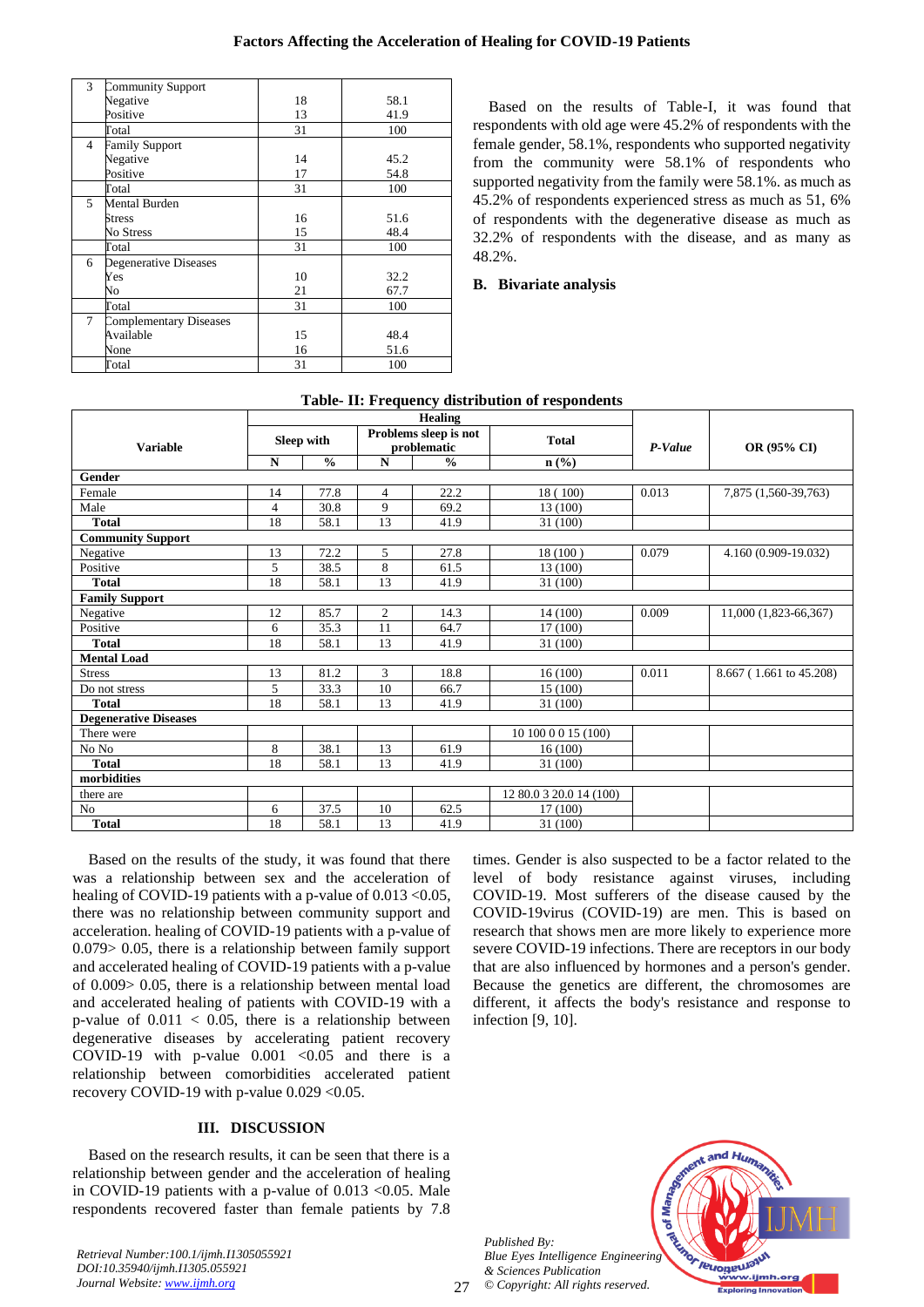

Based on the results of the study, it can be seen that there is no relationship between community support and the accelerated healing of COVID-19 patients with a p-value of 0.079> 0.05. This pandemic has an impact not only on major sectors such as health and the economy but also in the social interactions of people's lives which require an adaptation process in efforts to prevent virus transmissions such as social distancing or physical distancing.

Apart from referring to health protocols, it is not enough, it needs adaptation in responding to this big change to be able to deal with physical and mental health problems in the community. One way to relieve anxiety or stress experienced by society in social work practices with individuals is relaxation. Relaxation activities in the technological era can not only be done through direct methods but have also been present in various digital platforms in the community. This is also supported by electronic news media which also recommend relaxation activities [11-13].

Based on the results of the study, it can be seen that there is a relationship between family support and the accelerated healing of COVID-19 patients with a value of 0.009> 0.05. Respondents who received positive support from families heal faster than patients who received the support of families by 11 times. A psychologist Muhammad Chalid said the family has an important role for positive patient COVID-19, mild symptomatic and asymptomatic (OTG) to be cured. He said support such as positive information about the COVID-19 virus could increase the immunity of exposed patients. With this support, OTG patients can still have positive thoughts to increase their immunity. The public also needs to have an understanding that COVID-19 occurs throughout the world and all diseases have a cure [14].

Based on the results of the study, it can be seen that there is a relationship between mental load and the acceleration of healing of COVID-19 patients with a p-value of 0.011 < 0.05. Respondents who did not experience stress recovered faster than patients who experienced stress by 8.6 times. The lives of all people seem to have stopped because of restrictions, such as schools, work, health services, etc. It is undeniable that it can cause panic, fear, and anxiety in the community. Therefore, the community must manage stress when this pandemic and social restrictions are taking place. Stress management can be defined as actions to control, manage, manage stress. Stress itself can be interpreted as the body's reaction both psychologically and physically due to external pressure or tension. During this pandemic, the source of stress (stressor) was news about COVID-19 and social restrictions imposed by the government which hurt society. Stress cannot be avoided, but how can someone minimize this stress so that they can still act positively [15].

Based on the results of this research is that there is a relationship between degenerative diseases by accelerating patient recovery COVID-19 with a p-value  $0,001$  <0,05. Respondents who did not have the disease degenerative heal faster than patients who have a disease degenerative 2.6 times. The endurance of parents is considered to be more susceptible to COVID-19 than younger age groups. Degenerative diseases that are already in the body of the parents will make this virus easy to attack the body's immune system. The most vulnerable are the age group over 60 years. Diseases degenerative such as diabetes, cholesterol, heart disease, and gout, will further aggravate the health conditions of parents if they are infected with COVID-19. According to Nini, the young age group has a much stronger immune system. Young people who are exposed to COVID-19 often do not cause any symptoms, because their immune systems are still strong. However, when young people transmit this virus to their parents, the parents will be infected faster than these young people [16. 17].

Based on the results of the study, it can be seen that there is a relationship between comorbidities and the accelerated healing of COVID-19 patients with a p-value of  $0.029 < 0.05$ . Respondents who did not have comorbidities recovered faster than patients who had comorbidities by 6.7 times. The condition of COVID-19 is getting worse due to the statistics of serious diseases in Indonesia which are also concerning. Basic Health Research (Riskesdas) 2018 presents the statistics. As many as 34.1 percent of Indonesia's population over 18 years of age already has hypertension. Then diabetes mellitus at the age of more than 15 years reaches 10.9 percent. The board of the Indonesian Internal Medicine Specialist Association (PAPDI) also noted that 1.5 percent of the people suffer from cardiovascular comorbidities, 3.7 percent with chronic lung disorders, cancer with a total of 1.8 cases per 1 million population, and autoimmune as many as 3 percent. Old age and congenital diseases are a deadly combination of factors that can bring the risk worst COVID-19 infection to Indonesia [17, 18].

#### **IV. CONCLUSION**

From the research that has been conducted on factors affecting patient healing acceleration COVID-19 in Puskesmas Kampar Kiri: Results Distribution frequency obtained of respondents with old age as much as 45.2%, 58.1% female gender, getting support negative from the community 58.1%, getting support negative from family 45.2%, respondents who experienced stress were 51.6%, respondents with diseases degenerative were 32.2%, and respondents who had comorbidities were 48, 2%. The results of the bivariate study showed that the variables that affected the acceleration of healing in COVID-19 patients were gender, family support, mental burden, degenerative diseases, and congenital diseases. And the factor that does not affect the acceleration of healing for COVID-19 patients is community support.

#### **ACKNOWLEDGMENT**

The author would like to never stop to thank God Almighty who has given gifts and opportunities in developing knowledge. Thank you to all academicians of STIKes Payung Negeri Pekanbaru, as well as friends and students who have helped in this research activity. Do not forget to also thank the Payung Negeri Foundation for facilitating this research activity and do not forget to thank the employees of the Kampar Kiri Puskesmas who have facilitated researchers in researching COVID-19 patients and thank you to the patient's COVID-19 who were treated at the Puskesmas Kampar Kiri who had agreed to be our respondents.

*Published By: Blue Eyes Intelligence Engineering & Sciences Publication © Copyright: All rights reserved.*



*Retrieval Number:100.1/ijmh.I1305055921 DOI:10.35940/ijmh.I1305.055921 Journal Website[: www.ijmh.org](http://www.ijmh.org/)*